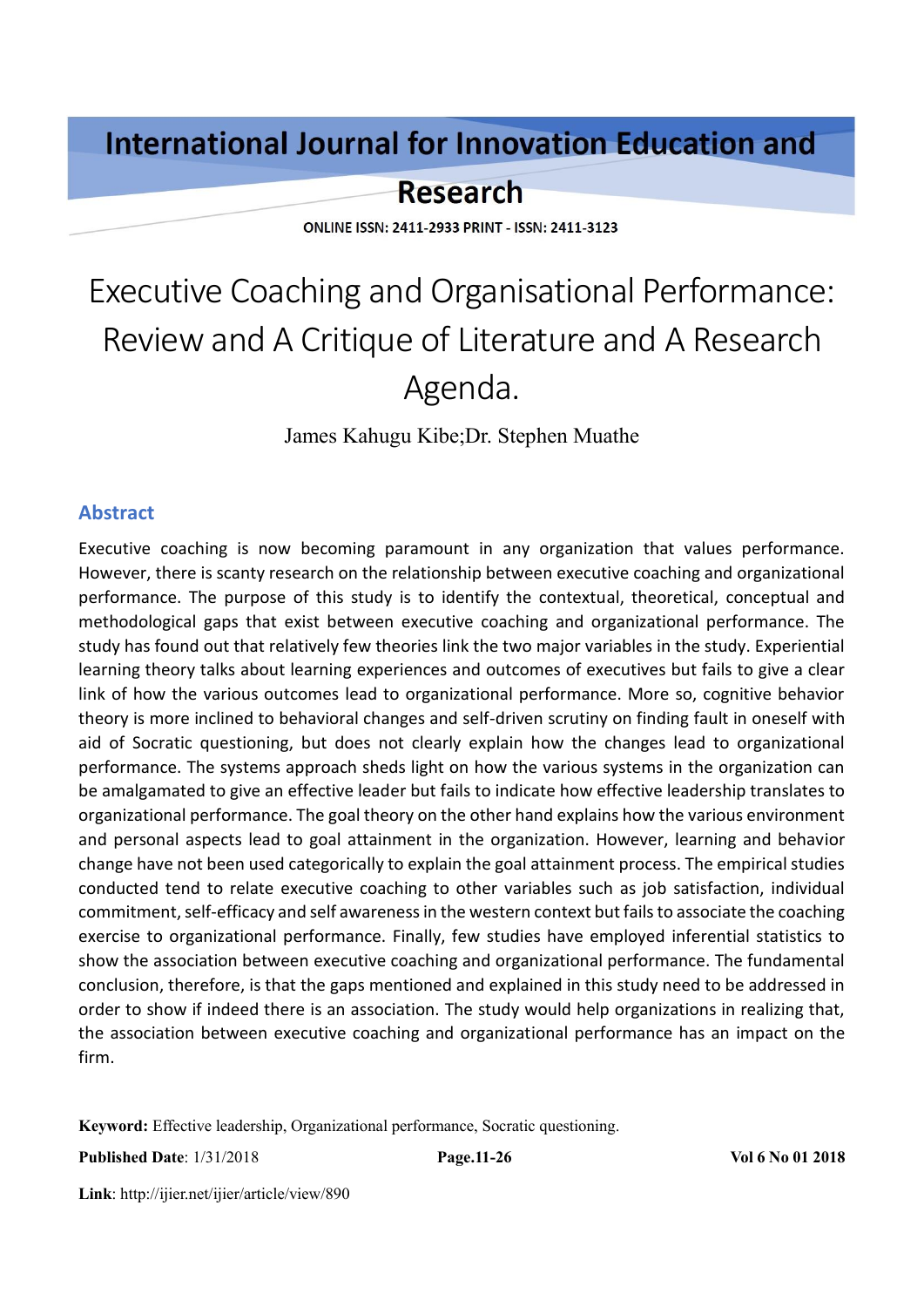## **Executive Coaching and Organisational Performance: Review and A Critique of Literature and A Research Agenda.**

#### **James Kahugu Kibe**

(Department of Human Resource Management, School of Business, Kenyatta University, Kenya)

#### **Dr. Stephen Muathe**

(Department of Business Administration, School of Business, Kenyatta University, Kenya)

#### **Abstract**

*Executive coaching is now becoming paramount in any organization that values performance. However, there is scanty research on the relationship between executive coaching and organizational performance. The purpose of this study is to identify the contextual, theoretical, conceptual and methodological gaps that exist between executive coaching and organizational performance. The study has found out that relatively few theories link the two major variables in the study. Experiential learning theory talks about learning experiences and outcomes of executives but fails to give a clear link of how the various outcomes lead to organizational performance. More so, cognitive behavior theory is more inclined to behavioral changes and self-driven scrutiny on finding fault in oneself with aid of Socratic questioning, but does not clearly explain how the changes lead to organizational performance. The systems approach sheds light on how the various systems in the organization can be amalgamated to give an effective leader but fails to indicate how effective leadership translates to organizational performance. The goal theory on the other hand explains how the various environment and personal aspects lead to goal attainment in the organization. However, learning and behavior change have not been used categorically to explain the goal attainment process. The empirical studies conducted tend to relate executive coaching to other variables such as job satisfaction, individual commitment, self-efficacy and self awareness in the western context but fails to associate the coaching exercise to organizational performance. Finally, few studies have employed inferential statistics to show the association between executive coaching and organizational performance. The fundamental conclusion, therefore, is that the gaps mentioned and explained in this study need to be addressed in order to show if indeed there is an association. The study would help organizations in realizing that, the association between executive coaching and organizational performance has an impact on the firm.*

*Keywords: Effective leadership, Organizational performance, Socratic questioning.*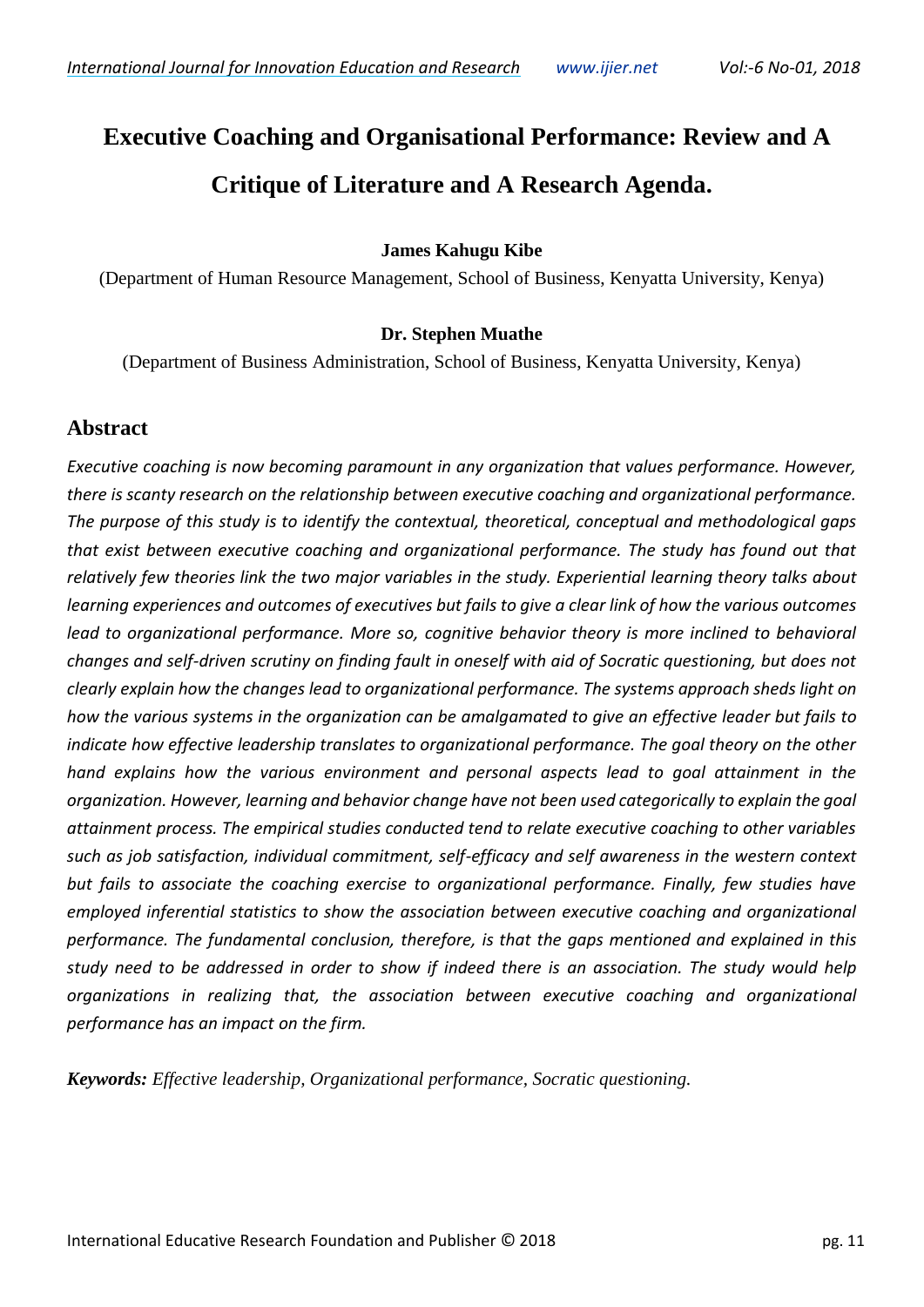#### **1.0 Introduction**

Organizational coaching always marks the onset of organizations trying to work on their potential and capabilities on attaining the set targets. However, in most studies, the scientific relationship between executive coaching and organizational performance is inadequate.(Yang, & Fernandez, 2008; Luebbe, 2005).

There are a few empirical studies on the impact of executive coaching as a tool for development in organizations (Wasylyshyn, 2003 & Blackman, 2006). This failure to show the relationship that exists between executive coaching and organizational performance is a gap in existing research since executives have an influence on the success of the organization in which they operate (Malcolm, 2010; ). This study has used learning, behavioral changes, 360-feedback process as executive coaching outcome measures, (Feldman & Lankau, 2005)

With the changing trends and nature of work, executive coaching seems to play a pivotal role (Arthur & Rousseau, 1996). Therefore, organizations must invest in human capital development in order to address the social, political, and economic changes in the environment that requires continuous innovation and managerial flexibility. (Antonacopoulou, 2000 ).

Further, since executive coaching programs incur a significant expense, it is paramount for organizations that manage these programs to think of new ways of increasing executive coaching effectiveness. More so, given the inadequacy of agreed-upon definitions and standards, more theoretical and empirical research on executive coaching effectiveness is required (Collings 2009). An organization's paramount goal is to achieve its strategic objectives.

To enhance high performance in an organization, employers should come up with measures that can help their employees work and think individually while meeting their responsibilities in an innovative way, while at the same time understanding and foreseeing their industry's market and business situation (Gadot, 2012). Consequently the question of how an employee can work in both an efficient and effective manner to maximize an organization's growth and productivity arises. An effective coaching program can be of great help in increasing productivity and engagement of staff in an organization.

It is imperative for employers to develop their employees through continuous developmental programs. This is because of the direct and indirect relationship that exists between performance and leadership (Gadot 2012). Jarvis (2014) explains that different factors are responsible for increased use of coaching by different organizations today. Many organizations work under pressure to manage change, which poses to be a continuous challenge. An employee ability to learn and also adapt has become an important skill in today's organization. Therefore coaching is used in today's workplace to help organizations regulate workplace changes.

Jarvis (2014) argues that there is a growing trend in today's firms where they are trying to incorporate personal learning and development so as to understand the developmental need of the employees, help in personal problem solving and planning of activities to be undertaken by the employee. Further, employees are best motivated when organizational coaching and training are connected and relevant to their job.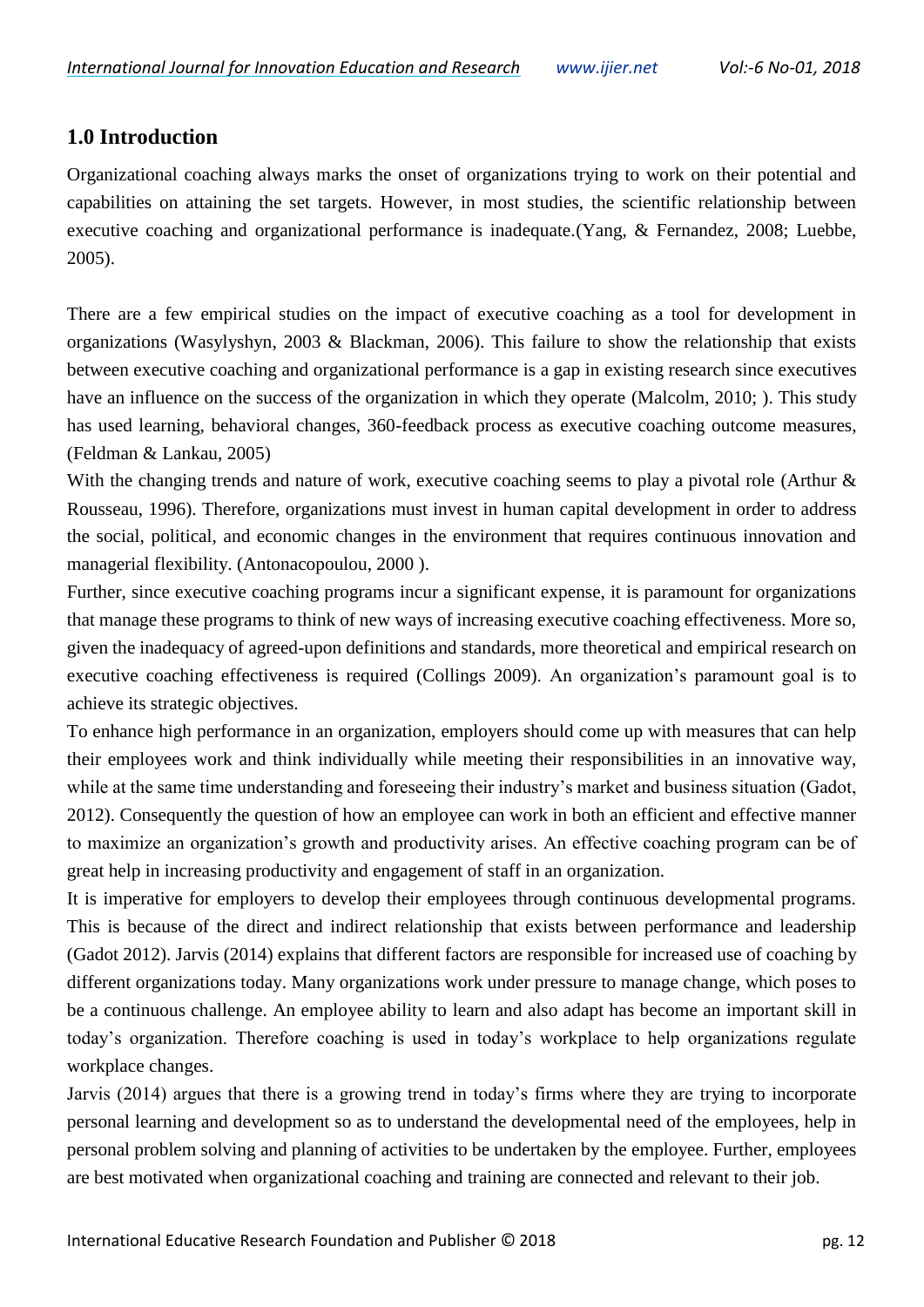Development of skills in an organization can help staff give their maximum to the firm which can also enhance a worker's satisfaction on the job. Gladis (2012) argues that with relevant coaching, employees will perform better which in turn will lead to better organizational performance. The executive leader will get a better insight and knowledge which will strengthen one's position thus increases the benefits for the organization and its competitive advantage.

Rowold (2012) adds that current studies posit that organizations heavily invest in Human Resource Development interventions such as coaching in order to enhance the skills of the employees. This will in turn help in attaining job performance, job satisfaction, and job involvement. Thus coaching is an important undertaking as it can lead to improved job performance and better focus on work-related issues. Coaching supports an employee work development plans (Richard, 2013).

#### **2.0 LITERATURE REVIEW**

#### **2.1 Theoretical review**

This review will tend to demystify and give more information on existing literature about Executive Coaching. Coaching as a term was originally used in the fields of consulting and counseling. This was supposed to make them seem less intense (Tobias 1996).

Apparently, the re-labeling of this coaching to promote professional development worked in late 1990's whereby many companies sought the service since it enhanced employee's growth which in turn brought forth organizational performance (Stern, 2001).

Kilburg (1996) supported the approach on how coaching got its roots from consulting and counseling. Speculative reasons have been given by some authors who suggest that giving therapy into the workplace in disguise of coaching was a way of psychologists trying to resuscitate their practices ( Filipczak, 1998 & Tobias, 1996). However, White and Witherspoon (1996) gave a simpler, more direct explanation for coaching popularity.

Experiential theory, as first articulated by John Dewey (1910) influences the coaching practice. It is a subset of Adult learning theory forms the cornerstone of coaching practice because it sheds more light on selfactualization, self-transformation, and self-determination, of the learner (Jarvis et al., 1998).

In this theory, the experiences form the basis of analysis. The analysis is then likened to the organization whereby future implications can be considered. Kolb (1984) posited that learning is a holistic process involving four aspects of learning (feeling, reflection, thinking and acting), which represents a learning cycle

Hurd's (2002) sheds some positive light on experiential learning by highlighting the significance of experiential learning whereby participants or clients engage in learning experiences within a real context. In addition, the capacity to solve problems in an organizational setting is evidenced in studies like that of Bostrom and Ellinger (1999) More so, Shields' (1997) study shows that within experiential learning, reasoning skills and problem-solving are utilized in a team-oriented setting resulting in substantial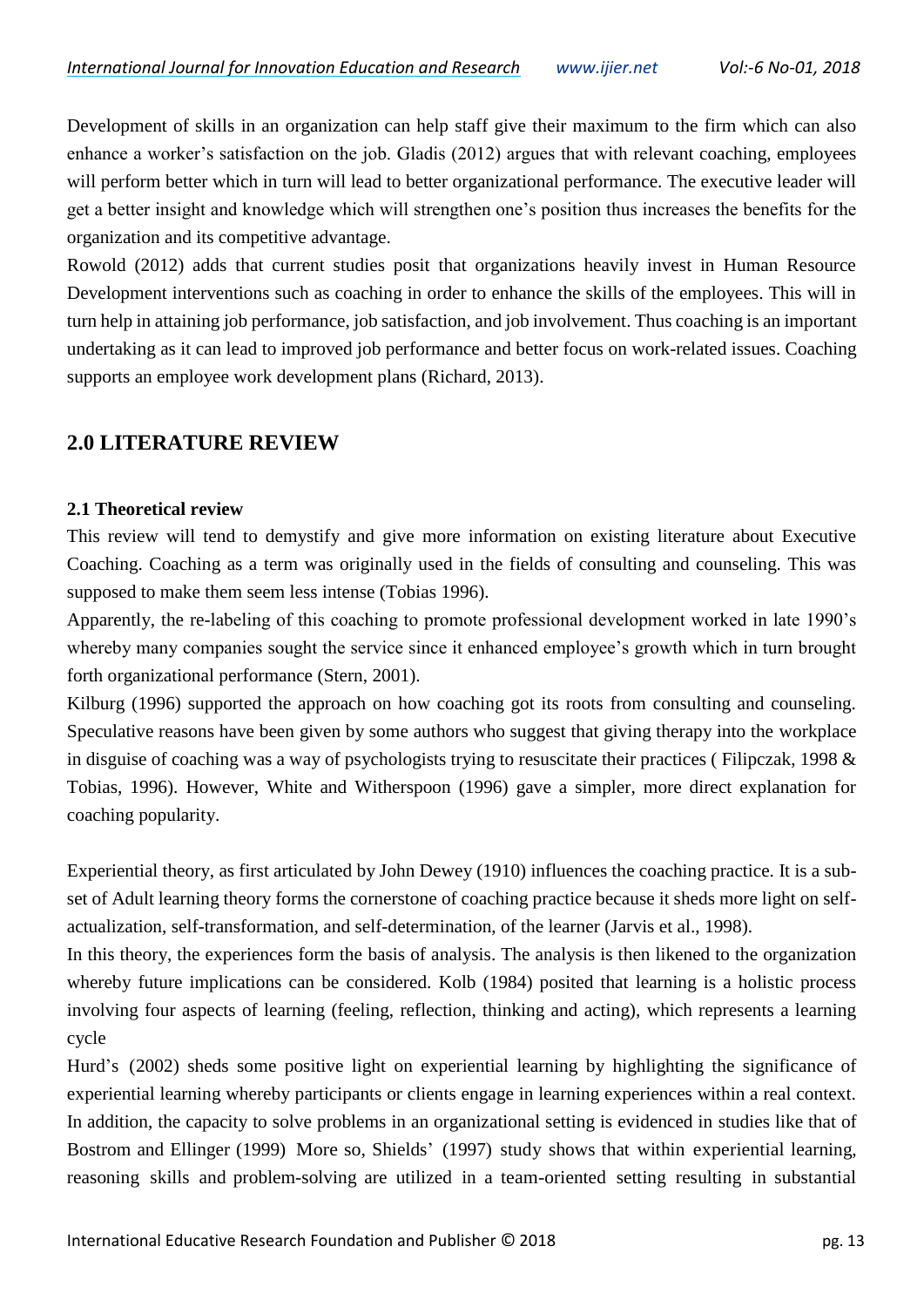learning. Thus coaching is pivotal since learning takes place through experience (Hurd, 2002; Hudson, 1999)

In their mentoring study, Wanberg et al. (2003), proposed three areas of change, namely: cognitive, skillbased, and effective learning. However, executive coaching is much focused on effective and cognitive learning which focuses on procedural and declarative knowledge. Affective learning would encompass changes in values, improved tolerance for diversity, changes in the coachee's motivational disposition, and goal setting.

Systems-oriented theory, advocated by Ludwig Bertalanffy(1968) has evolved to a method that is applicable in many different situations. It is set to help people secure better inter-relational experiences. Divergent views and aspects can be effectively solved with systems therapy. With this theory, the executive's behavior is not only as a result of intra-psychic forces but also the response of various work demands put on them by various stakeholder groups. Therefore, the executive's behavior can solely be understood in the context of organizational changes (Peltier,2001).

Orenstein (2002) espoused a theory that looks at group-level within-person, and organizational-level effect on executives' performance. The coach tries to be more enlightened about the organization at large so that he or she can be of great help the management in coming up with better ways of solving the challenges at hand.

This approach offers a more comprehensive angle to coaching because it not only includes the individuals but also other members of the organization including the top management. This theory is relatively comprehensive because it focuses the behavioral change on both the work-teams and top management of the organization.

However as much as the theory suggests that it focuses on the systems functioning within the organization to know how they function so that the coach can give an informed decision, it fails to point out how the systems influence one another to lead to an effective organizational performance. More so, it might take time for the coach to know how some systems work.

Cognitive Behavioral Theory (CBT) assimilates thinking and action. Behaviorism, as propounded by James Watson (1913) argues that learning takes place when a response is triggered by a stimulus. On the other hand, the cognitive theory describes the importance of choice and thinking in establishing behaviors.

Aaron T. Beck (1960) and Albert Ellis, pioneered cognitive theory and coincidentally came up with Rational Emotive Behavior Theory (REBT) (Anderson, cited in Ducharme, 2004, p. 214). REBT justifies how irrational thoughts, can be understood to cause various physical illness. CBT encourages the participants to think of the self-defeating and irrational thoughts and then think of better ways to turn this negative thought into positive ones, hence behave appropriately. (McMahon, 2007).

Cognitive Behavioral Coaching is grounded on self-driven scrutiny on finding fault in oneself with the aid of Socratic questioning. This is normally conducted by the coach. Specific event and developmental needs of the client are greatly focused by the coach, who tends to be more issue-focused (Ducharme, 2004). Once the mal-adaptive thoughts have been identified, cognitive restructuring is used to replace them with positive ones. The approach takes cognizance of the fact that one can learn from the behaviors observed in the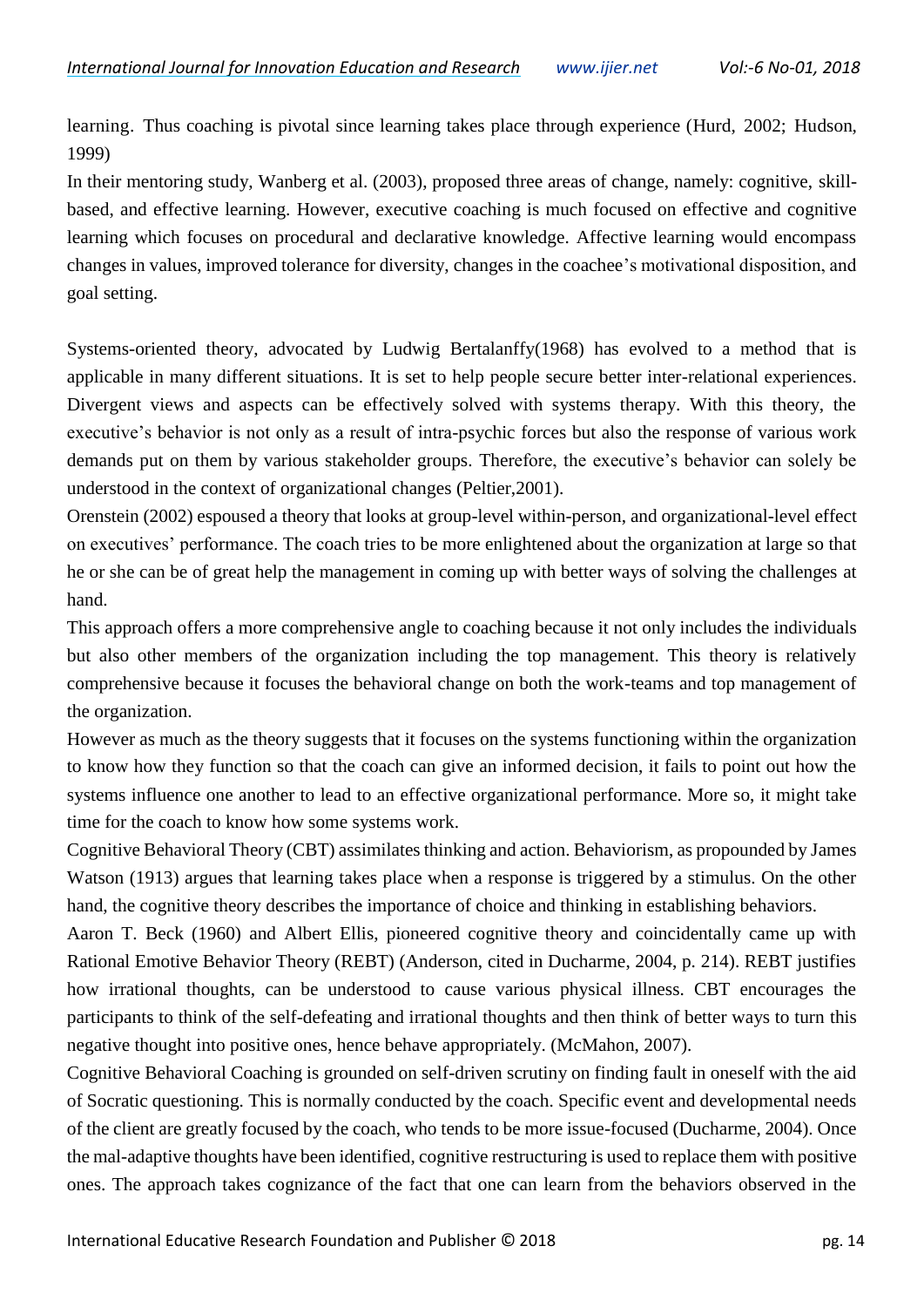organizations and do rational thinking about them. However, it requires an executive to be knowledgeable in a relevant area so as to make a rational decision that will influence the organization positively. Therefore, learning can fail to take place. More so the theory fails to point out how thinking and behavior outcomes lead to organizational performance.

The Behavioral Systems Theory integrates the systems and behavioral theories in executive coaching. This theory is accredited to a Russian physiologist, Ivan Pavlov and an American psychologist B.F. Skinner (Berg and Carlson, 2007; De Han and Burger, 2005). A general explanation and description of behavior were propounded by Pavlov (Catania and Laities, 1999; Visor, 1996). Skinner strongly opposed the mentalist elucidation of behavior. This is because mental states can only be inferred from the verbal and physical behaviors a person displays. Bateson and Skinner's works have glaring resemblance as well as variation. In matters pertaining resemblance, they were both theorists with interest in adaptive behavior under the eventualities of the environment. They both thought of human behavior as a consequence of interdependence between people, environment and culture (Ales', 1992; Collar and Redmond, 1982).

It is crystal clear to espouse for an integrated behavioral systems approach. Tangible proof comes from both scientists and practitioners who are working in both theoretical fields that have an unmediated link to executive coaching ( Haley, 1963 & Stuart,1969).

Behavioral systems are generally viewed in consultancy profession whereby the quality of verbal and non-verbal interactions among facilitators, consultants and clients is as important as the subject matter dispensed (Visser, 2003). In contrast to the cognitive-behavioral approach, behavioral approach takes cognizance of the observable behavior and how it can be conditioned to influence the organizational performance. It ignores the fact that as much as observation is taking place to learn of the various processes, the mind has to be involved in a greater way since one is acquiring a set of instructions and skills that will make him solve more complicated tasks through a given acquired technique. More so, the behavioral systems theory argues that choices that individuals make are influenced by environmental factors and the surroundings (Haley, 1963 & Gray, 1979).

Goal theory, as the name suggests, expounds on goals which are plans and commitment to reach out to the desired achievement (Klinger, 1975; Spence, 2007). Goals are defined in terms of cognition, behavior, and effect. (Locke, 2000 & Pervin, 1982). Cochran and Tesser (1996) argue that a goal is an image of the intended, stored in the memory for collation with the real estate. More so, it tends to influence the present due to some targets set for the future (Street, 2002, p.100).

Goal understanding is very pertinent since it stresses the cognitive role, effects, and behavior. More so, it acts as a source of motivation (Street 2002). Goals related to performance always focus on personal ability and competence (Gresham, Evans & Elliott, 1988). These goals tend to be powerful motivators in the attainment of set targets. The goal theory is relatively new, and thus there are a few excerpts linking it to executive coaching domain. However, it is very relevant in discussing coaching as stipulated above. (Grant 2012).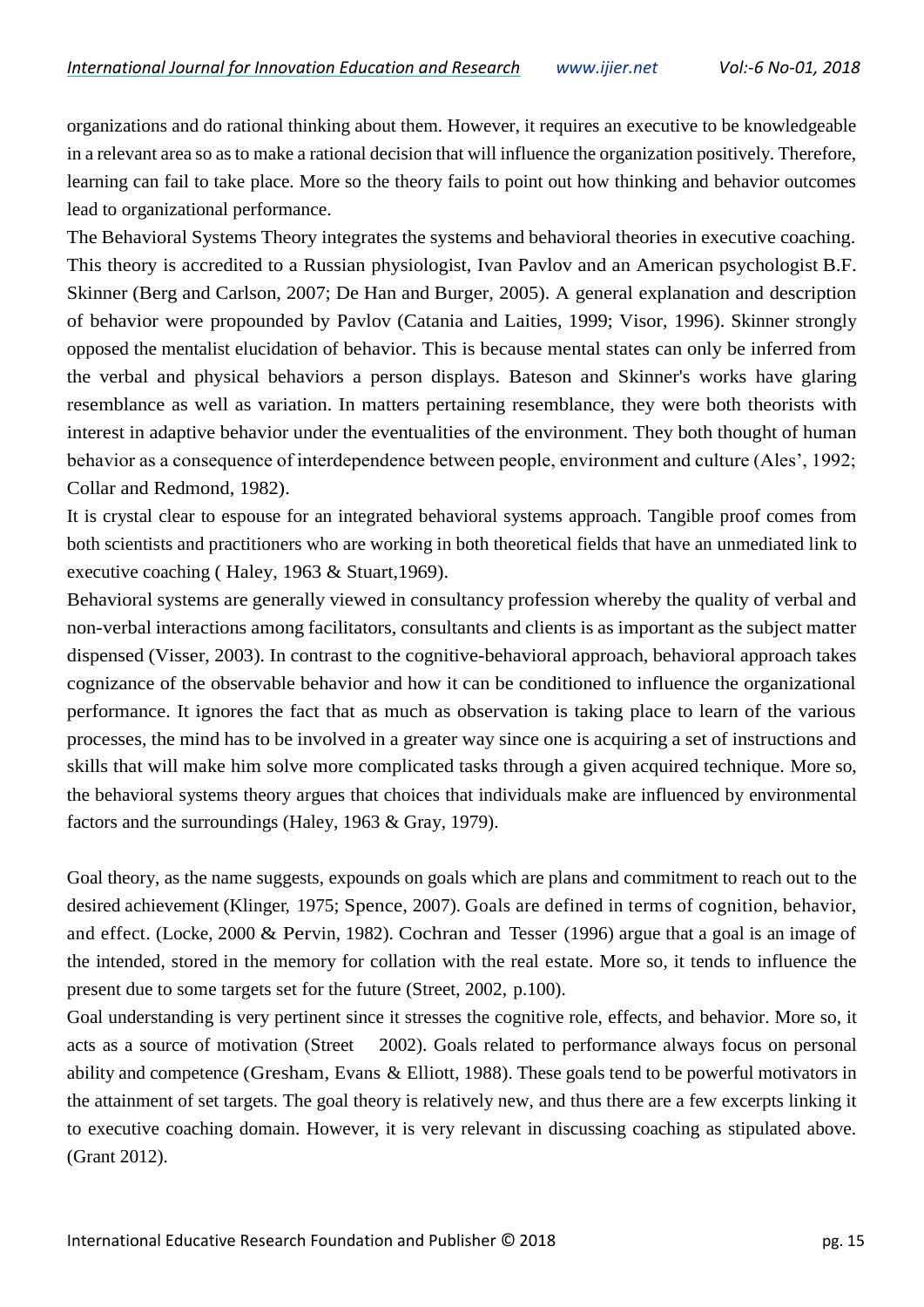The integrated model, for instance, gives a preview of how coaching gets assimilated into the organization to give the desired goals and outcomes. It is equally important in analyzing the psychology of coaching. The model illustrates the various organizational and individual factors such as system complexity, rewards and punishments, personal needs and personality characteristics which inform the coach's understanding and engagement. (Grant 2012). This leads to the drafting of goal choice and action plans which are normally influenced by goal difficulty, learning, goal specificity and congruency. The goal attainment process which entails daily strivings is directly influenced by effort, persistence and task strategies. Feedback, commitment, and task complexity are pivotal in the goal attainment which in turn leads to goal satisfaction and preparedness for future action. (Grant 2012). Goals tend to give a sense of direction and enable people to refine their performance. Precise goals enhance motivation by making people focus on specific objectives and avoid falling back in the face of setbacks. (Locke & Bryant,1969). Achievement of goals always leaves employees prepared to deal with complex challenges that inform on future goal attainment. (Wood & Locke,1990).

However, goal achievement is solely dependent on certain aspects such as task complexity, persistence, group characteristics among others. But with a receptive group, the aforementioned challenges would not pose a threat to the goal attainment process (Latham & Locke, 1975).The above theory does not recognize the fact that learning and behavior change are important aspects of observing when it comes to goal setting and attainment. It is imperative that learning should take place before attainment of the goals. More so, behavior change has to take place to indicate a commitment to the attainment of goals in an organization clearly.

In relations to the above discussion, this article is recommending experiential learning theory because it emphasizes on the aspect of learning and acquiring skills in the organization thus enable the executives to work effectively and efficiently in line with the changing goals of the organizations brought forth by the ever-dynamic environment. More so, the theory captures the concept that, for any change in any given organization, learning must take place.

#### **2.2 Empirical Review**

Three major trends in coaching have been observed since early  $20<sup>th</sup>$  century (Grant, 2004). The first trend concerns internal coaching while the second and third involve external coaching. Internal coaching is provided by a skilled or trained employee within the organization while external coaching is done by hired consultants (Hall 1999).

Gegner (1997) carried out research on outcomes of executive coaching.25 executives were interviewed to obtain information on their learning experience. 84% respondents reported positive attitude and feelings on their involvement in coaching. Eight respondents noted improvement in their performance. The most valuable outcome noted was learning more about themselves or acquiring new skills. Also, 20 percent had accepted change and exhumed self-confidence. The study fails to recognize or show the relationship between the newly acquired learning skills at the workplace and organizational performance. More so, the data collected was from a relatively small sample size and no tangible conclusions on cause and effect can be postulated with conviction.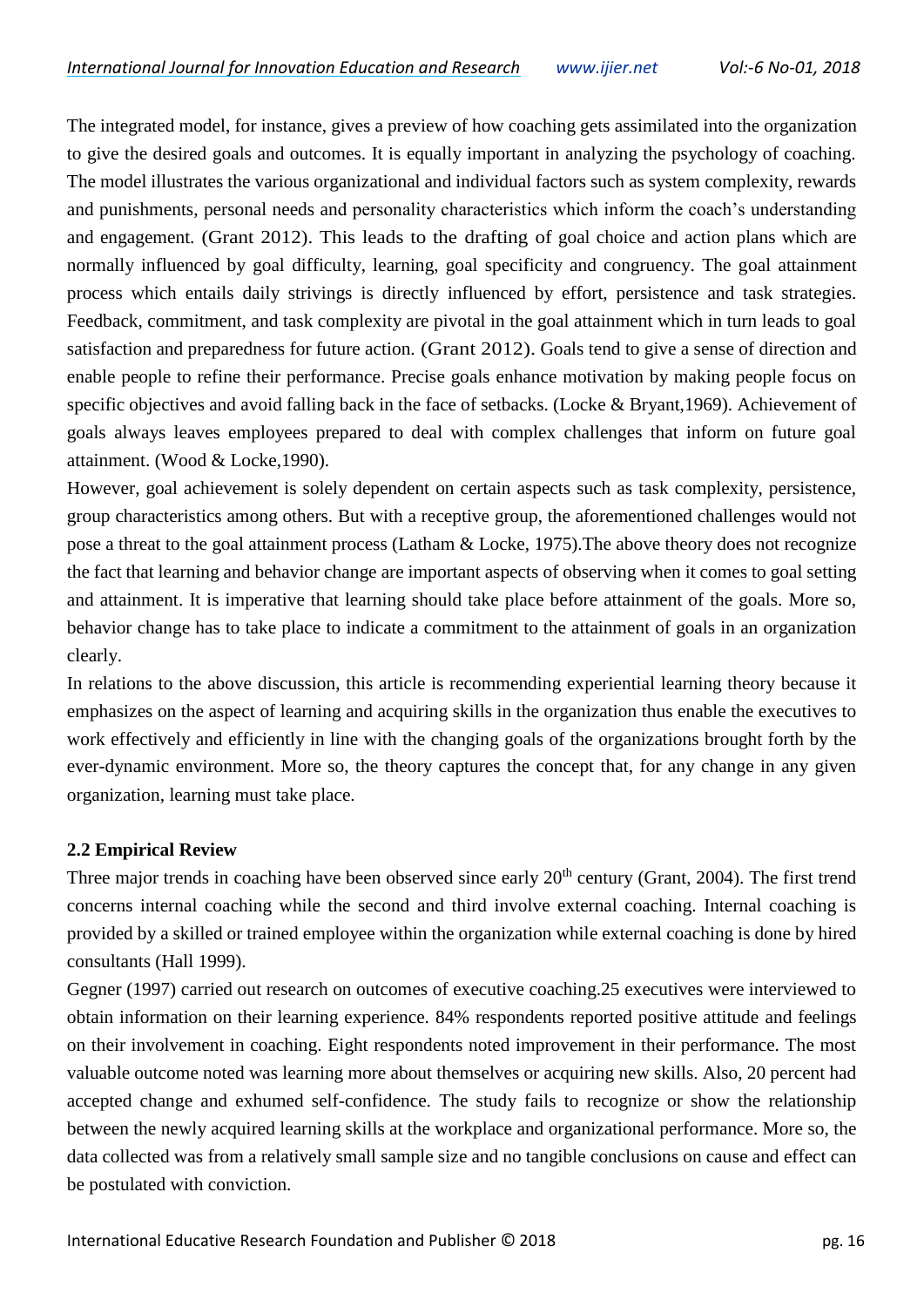Kopelman and Bane (1997) researched on executive coaching as a transfer-of-learning tool. Action research project was conducted. 31 managers in the civil service received coaching for two months on enhancing new managerial skills, implementing new systems of control and implement an essential work project that would, in turn, improve performance. The groups reported positive reactions to the coaching process. However, as much as executive coaching was being tested as a learning tool, its findings were restricted to a workgroup performance and employees in a work unit.

Paige (2002) carried out studies on the effectiveness of executive coaching on executives. 5 executives who worked in both private and public sectors and had undertaken to coach for an average of 8 months were considered for the study. Data was collected using taped interviews whereby 2 interviews were undertaken with each participant. Respondents indicated that executive coaching was meaningful and it had made them aware of the delicate balance between their work and family life. It was also observed that organizational learning occurred during the coaching process. However, the study used a limited sample size to make valid conclusions.

In Wasylyshyn's (2003) study on executive coaching outcomes, respondents were asked to present their views on whether the coaching experience is of any worth. 60% said that they attained behavioral changes, that is, they developed better inter-relationships.48% reported increased understanding, and 45% argued that they had become relatively effective as leaders that are they were more confident and had increased optimism. More so, according to Wasylyshyn studies, a number of coaching engagements were engrossed on behavior changes that executives yearned to make for better achievement in the organization. In a relatively similar study involving 26 executives of non-profit organizations, respondents gave a positive response in that coaching enhanced effective behavior at the work-place and improved learning (Compass Point, 2003). As much as the findings observed were positive, they tend to overlook at how behavior change and learning link to the organizational effectiveness.

Vargas and Kucine (2003), in their study of the impact of executive coaching improvement in multisource ratings over a one year period, showed that executive leaders are eager to learn and work with the respective executive coaches. More so the executives had a likelihood of coming up with clear and measurable objectives, with close consultation with their colleagues and supervisors. A quasi-experimental pre/post control group design was used for the study. There were 1361 respondents in the study were managers at the top level of various large organizations. All respondents had received multisource feedback, that is, ratings from supervisors and peers about their performance as managers. As much as the study indicates the positive response of 360- feedback to executive effectiveness, it casts a blind eye on other outcomes of executive coaching, and how they influence the performance of the organization at large. The sample size which was sampled through survey was relatively small though effective. Multisource feedback ratings are normally seen as very extensive to detect the effect of a tool used for measurement.

Karen Walker and David Weller (2004) conducted some studies on substantiating the link between coaching and performance. The study comprised of thirty-two executives. The executives were at the level of directors and vice presidents. A comprehensive 360-degree-feedback instrument that measures the strength of leadership and needs for development was used. The executives were rated by their peers and supervisors. The results obtained were used to take note of their strengths and weaknesses respectively and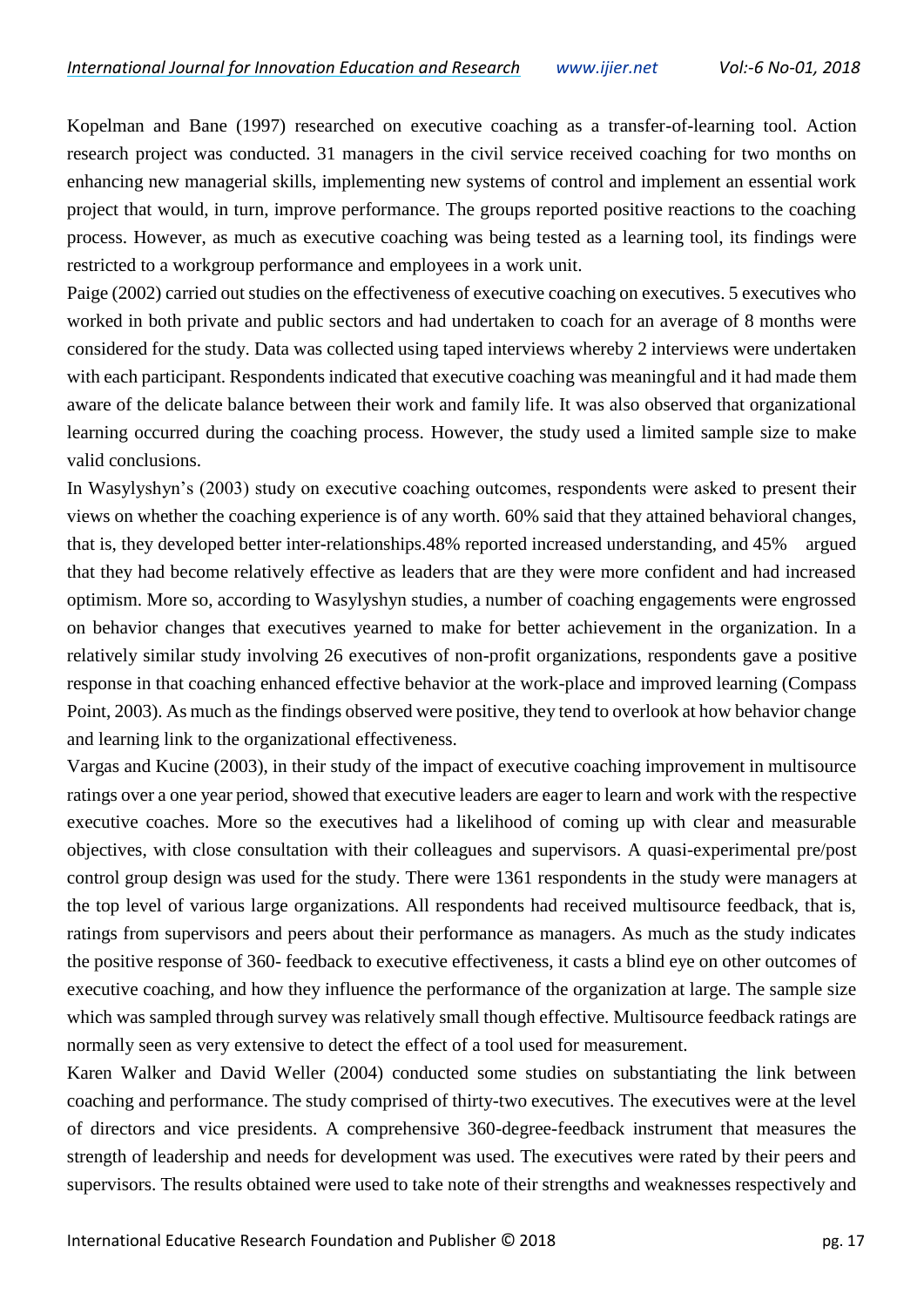to form plans for development. The outcome postulated that those leaders who were rated highly attained a lower turnover among employees, higher net profits and better employee morale than their lower-rated peers. Therefore, it is prudent to conclude that caching improves performance. As much as the results were positive, they only capture on multinational organizations. In addition to the use of one instrument, 360 degree-feedback instrument, to measure performance might tend to make the findings subjective.

Gil Bozer (2007) conducted a study on the effectiveness of executive coaching on coaches' performance.197 respondents participated in the study. It gives a supposition that executive coaching helps improve individual satisfaction and commitment. Unfortunately, the study limits itself to the employees working within a department in an organization and not on the organization as a whole. The study has only used a quasi-experimental design that concentrated on experimental and control groups in the collection of data.

Moen and Skaalvik (2009) conducted studies on executive coaching through the lens of psychology. Variables such as goal-setting, self-determination, and self-efficacy were considered in the study.144 respondents who happened to be executives participated in the study. The finding supported the notion that executive coaching has a positive influence on self-efficacy. Self–efficacy is at the core of human performance.

Beersma and Vianen (2013) conducted a meta-analysis study on the effects of coaching on individual level outcomes in an organizational context. The study focused on some dominant outcomes namely: well-being, career-related attributes, and goal-directed self-regulation. Secondary data was used where 107 articles that included quantitative data on effects of coaching were used. The study also factored articles in which coaches belonged to a non-clinical population. The results indicated that there is a positive effect of coaching on performance. However meta-analysis studies are more unlikely to yield a representative sample because studies that show some positive outcomes are more likely to be published, hence subjection to publication bias.

#### **3.0 Conclusion and Recommendations**

The purpose of this study is to explore the association that exists between executive coaching and organizational performance and to analyze the contextual, theoretical and methodological gaps and provides a conceptual framework for the relationship. The significance of this study lies in its integration of the literature that exists on executive coaching and performance, and related propositions derived from the literature.

Despite empirical coaching becoming sensationally popular, there is little empirical evidence about its impact. Spirited arguments have been set forth on which executive coaching approach to using and the professional qualification of coaches. The lack of proper research and adequate theories to advance the field seem to be one of the greatest hurdles in the field.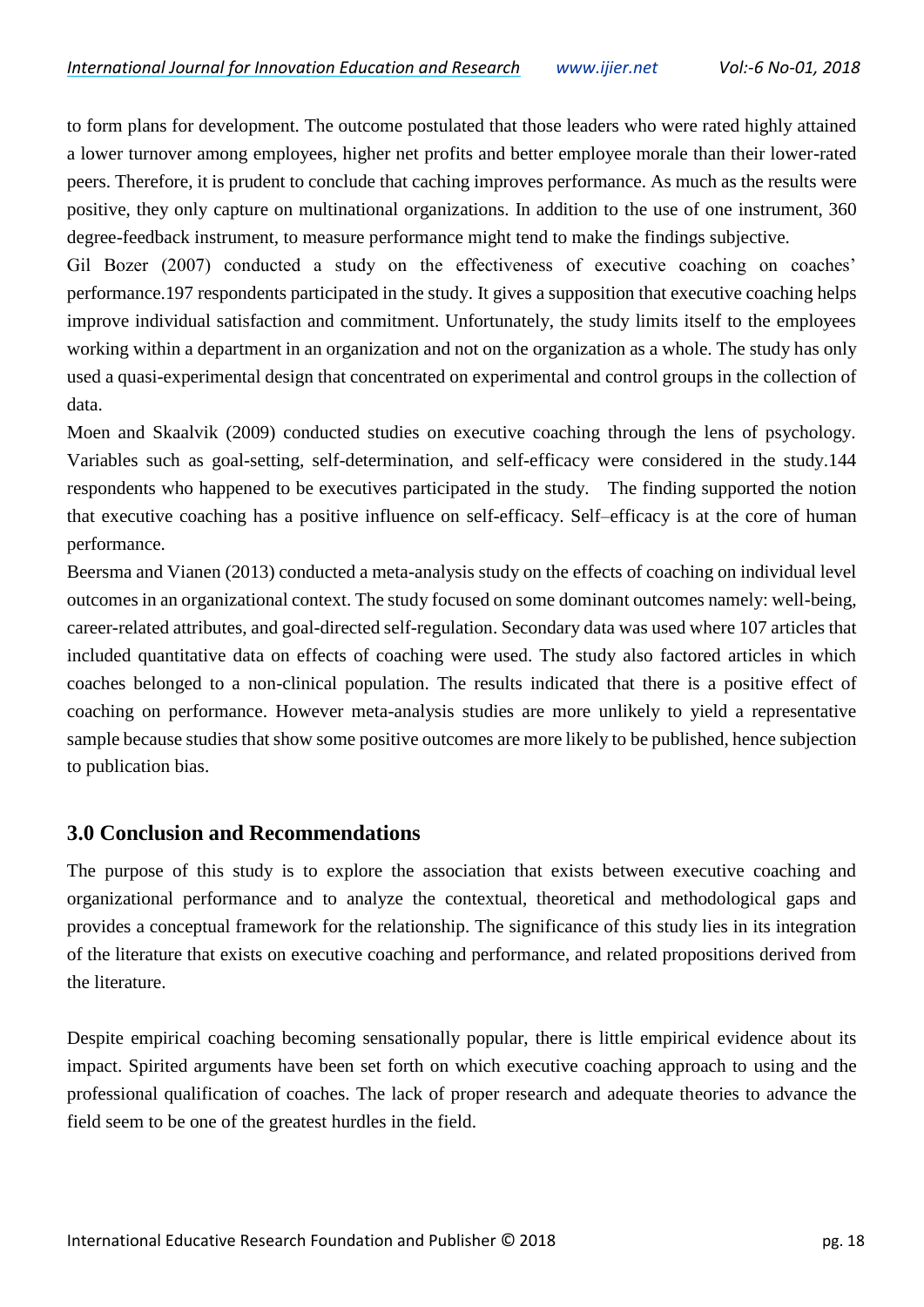More so, the methodological gaps need to be bridged to make the studies relevant. It is hoped that the conceptual framework, methodological gaps, and propositions will stimulate further research on executive coaching and its relationship to organizational performance with rigor and relevance.

It is imperative to note that coaching plays a major role in organizations in trying to enhance performance. However little has been done to show if there is indeed a relationship between executive coaching and organizational performance.

Coaching is a program geared towards helping organizations and executives improve their performance. (Kampa-Kokesch & Anderson, 2001). Organizations and executives need to know that executive coaching is a young professional practice and it is still forming its identity. (Pinchot & Pinchot 2000). Therefore, it is imperative to acknowledge that as a growing area, executive coaching is still developing the appropriate behavioral techniques and methods to improve personal satisfaction and organizational effectiveness.( Kilburg 1996).

Many executives in organizations are slowly beginning to realize that coaching is beneficial in a wide range of areas (Dawdy, 2004) from managing stress, performance, satisfaction, self-regard and leader development( Passmore & Gibbes, 2007).Findings regarding the coachee's improvement in career satisfaction are in tandem with Luthans and Peterson (2003) who found out an improvement of job satisfaction and attitude, due to the 360-degree feedback combined with coaching .However, the above findings were based on the western context, and more so, on individual success. The studies fail to explain how the individual success outcomes translate to organizational performance.

Many executives realize the fact that they are facing a series of career challenges; therefore more focus is put on professional development.(Marshall, 2000). Brown and Hockman (2004, p. 42) posited that executives who employ coaches learn how to set objectives, goals and better strategies that improve their work-life balance. More so, Blackman's (2006) study shows that executive coaching had given the leaders an ideal way to attain their goals. Unexpectedly, the studies fall short of indicating whether executive coaching has a positive relationship with organizational performance or whether the goals geared towards organizational performance.

Shields' (1997) study shows that within experiential learning, reasoning skills and problem-solving are utilized in a team-oriented setting resulting in substantial learning. Therefore, executive coaching gives one the chance to acquire knowledge or skills through experience.(Hurd, 2002; Hudson, 1999). The aforementioned study fails to specify how experiential learning results in organizational performance.

More so, Grant (2012) conducted studies on the integrated model of goal-focused coaching. Goals are defined in terms of cognition, behavior, and affect goals and how they help organizations attain expected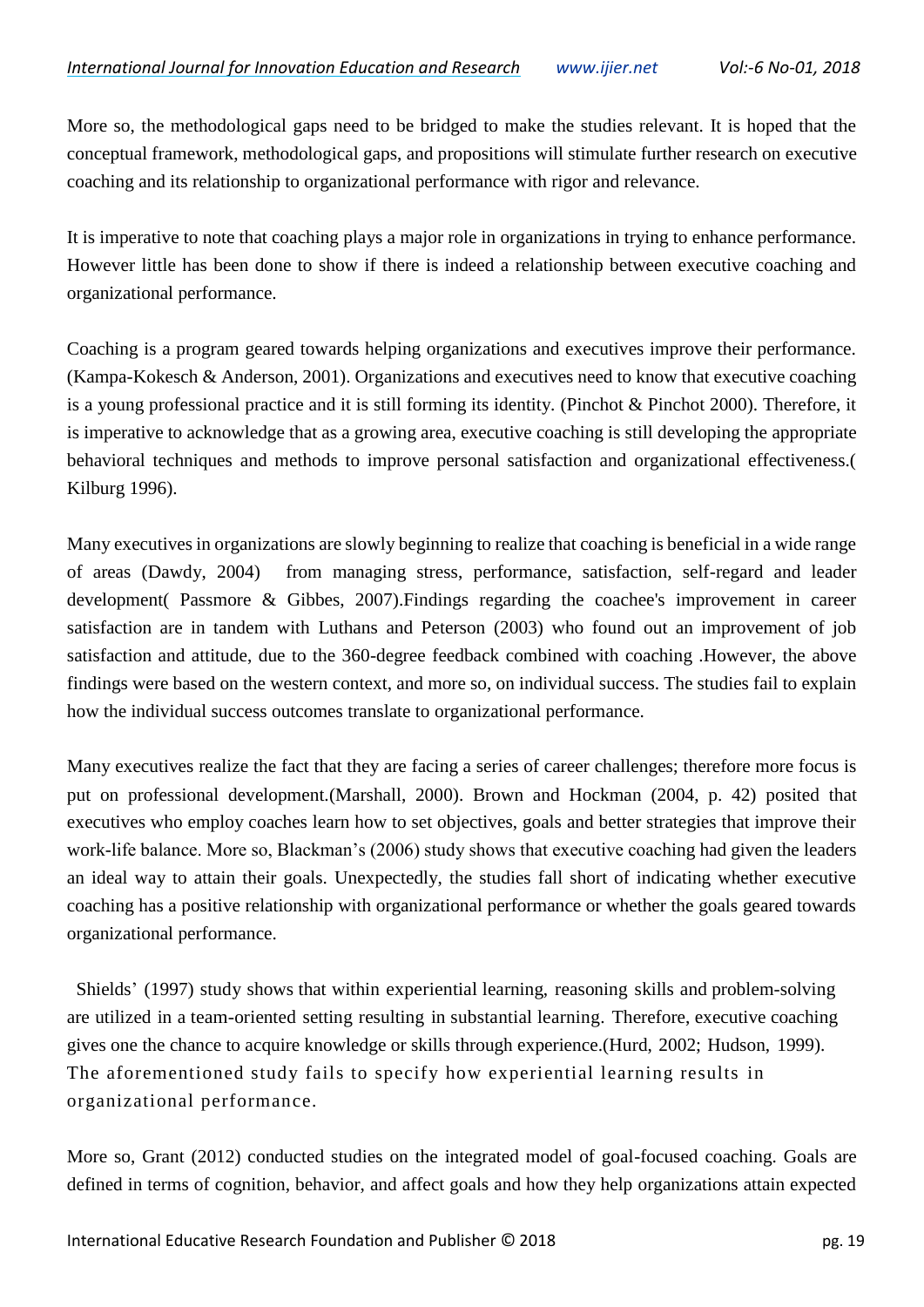performance. Klinger, ( 1975) and Spence, (2007) define goals as the transition from an existing state to the desired outcome. The research fails to explain how challenging goals lead to the needed personal and organizational outcomes.

In a quasi-experimental study conducted by Evers et al.'s (2006), participants indicated that executive coaching improved their effectiveness and informed on how to set their goals appropriately. Therefore, the study proposes that executive coaching is a mechanism that can help attain high levels of career satisfaction. The study (among other studies) captured the western context, and therefore the researcher deems it wise to conduct the research and find out if at all there is any relationship between executive coaching and organizational performance.

Guangrang & Meuse (2009) carried out a study on the effectiveness of executive coaching. The study intended to seek data to support the notion that coaching produces positive outcomes. A meta-analysis study was conducted. It was found out that coaching contributes to sustained behavioral change (Genger 1997), achievement of goals (McGovern 2001) and increased leadership effectiveness (Thach 2002). However, as can be seen, the study was fully reliant on meta-analysis data which make it prone to bias. More so, some variables such as leadership effectiveness have been factored as dependent variable, but this study would like to factor them as moderators.

With the aforementioned studies, it is evidently clear that various variables such as self-efficacy, leadership effectiveness, among others, were treated as dependent variables but this theory tends to use them as moderators so as to be able to explain the relationship that exists between executive coaching and organizational performance. This will bring a clear view and perception of the two variables.

Various variables in the conceptual framework that form the basis of executive coaching and organizational performance have been used to explain the relationship. Learning, individual success, behavioral changes, and 360-degree feedback, give clear indication that independent variable can relate to organizational performance. The various moderators such as organizational philosophy, group characteristics and social atmosphere tend to explain the relationship between executive coaching and organizational performance.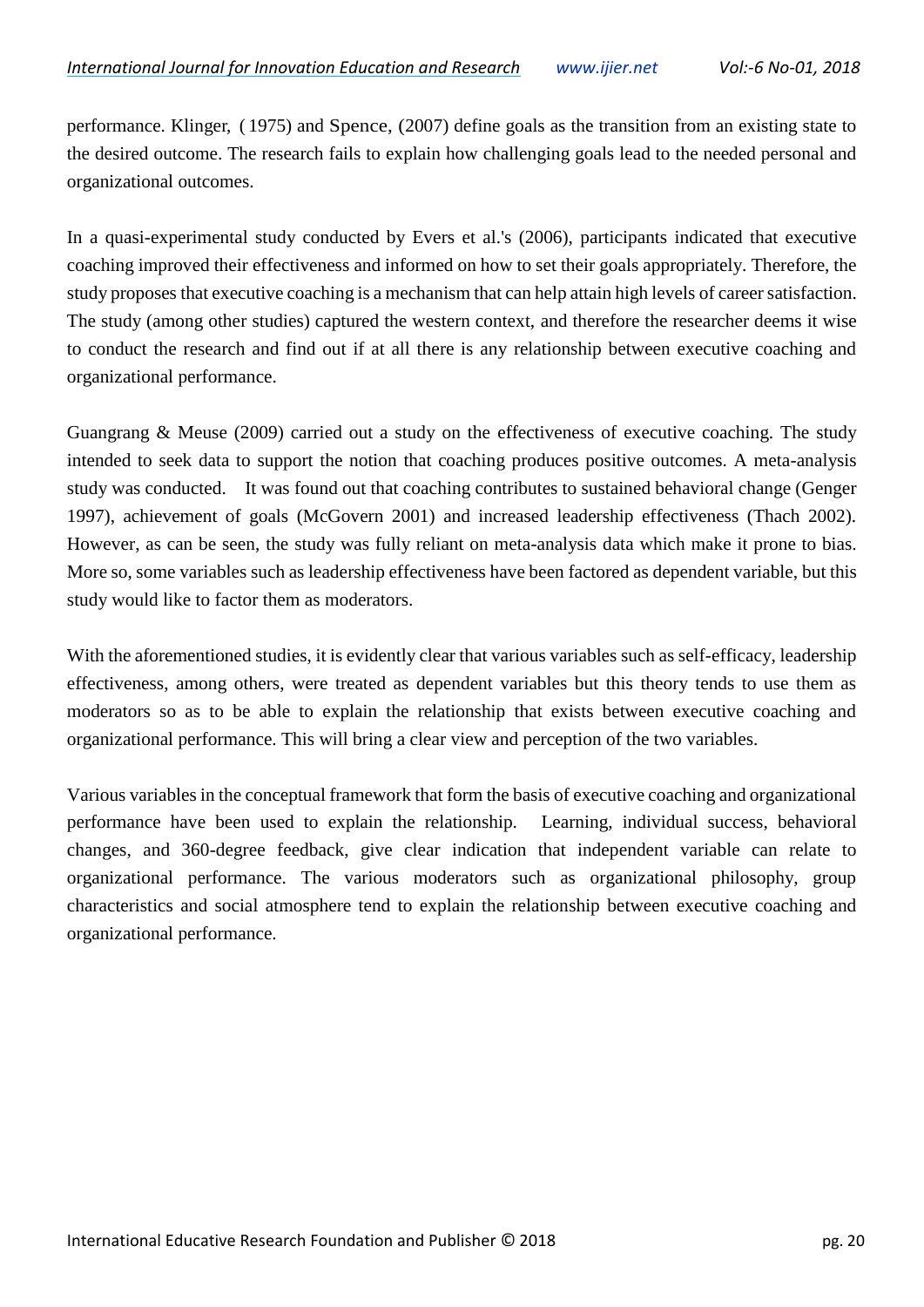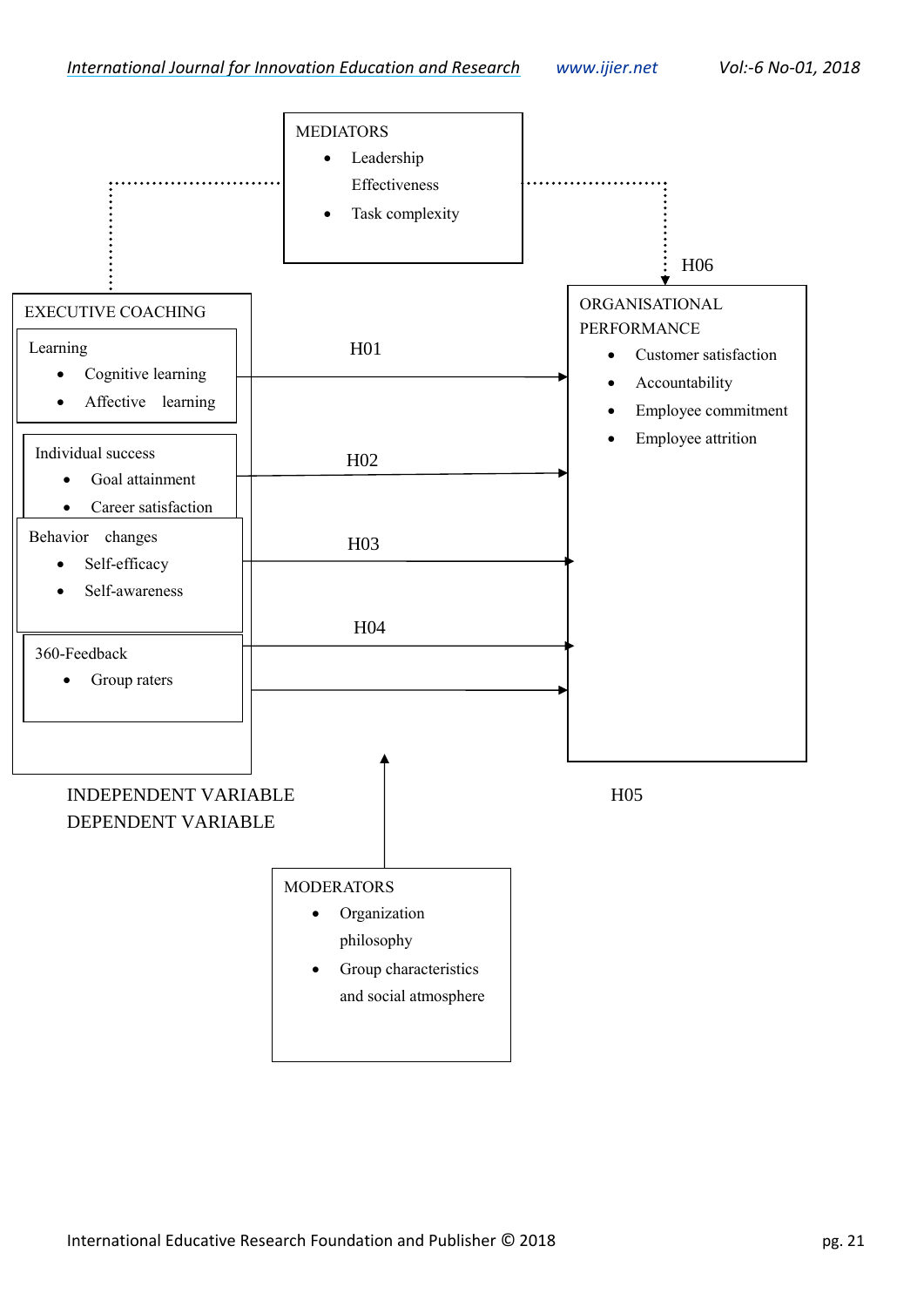#### **HYPOTHESIS**

performance.

This study proposes descriptive survey design. This is in relation to other studies conducted, for instance,

| H01             | : There is no relationship between learning and organizational performance.              |
|-----------------|------------------------------------------------------------------------------------------|
| H <sub>02</sub> | : There is no relationship between individual success and organizational<br>performance. |
| H <sub>03</sub> | : There is no relationship between behavior changes and organizational                   |

H04 : There is no relationship between 360-feedback and organizational performance.

Wasylyshyn (2003) and Lily Benadives (2008) used to survey and cross-sectional survey design which fall under descriptive studies. According to Mugenda & Mugenda (2003), descriptive studies determine and report things the way they are. The design allows for cross-referencing of data gathered from different participants using questionnaires. (Karanja,Ibrahim,Keriko& Tirimba 2005)This method is normally used to describe the area of interest by bringing out the facts on the ground as they are. The main advantage of this study design is that it allows the researcher to be flexible in the data collection exercise, by using both open/closed-ended questions hence providing the target group with an opportunity to give additional information.

Carol Gegner (1997) and Lily Benavides (2008) used cross-sectional survey design using a non-random sample of executives who had been coached. Both qualitative and quantitative data were collected. Effectiveness and ineffectiveness of the coaching process were measured using a 5-point Likert scale. A cross-sectional survey makes assumptions about a population of interest once the data is collected. The data collected will always give snap-shot information about the population from which data is collected. (Creswell, 2005).

A questionnaire with closed and open-ended questions can be of essence to this study. The data collected through questionnaires allows the researcher to calculate any perceived differences in executive coaching and organizational performance.

The administration of questionnaires is one of the primary methods used for collecting data from the respondents**.** They normally give room for anonymous feedback and exploration of trends which help describe the relationship between two or more variables. It also provides a measure of respondent's feelings and insights about issues that are of particular concern. They are relatively cheap and convenient for data collection within a limited period of time. (Mugenda &Mugenda, 2003)

This study intends to apply inferential statistics such as multiple regression analysis in trying to find out the relationship between the variables (Francis, 1998). Karanja and Ibrahim (2015) used regression analysis to find out the effects of coaching programmes on employee performance. The analysis was pivotal in inferencing social behavior.

The regression model can be in the following form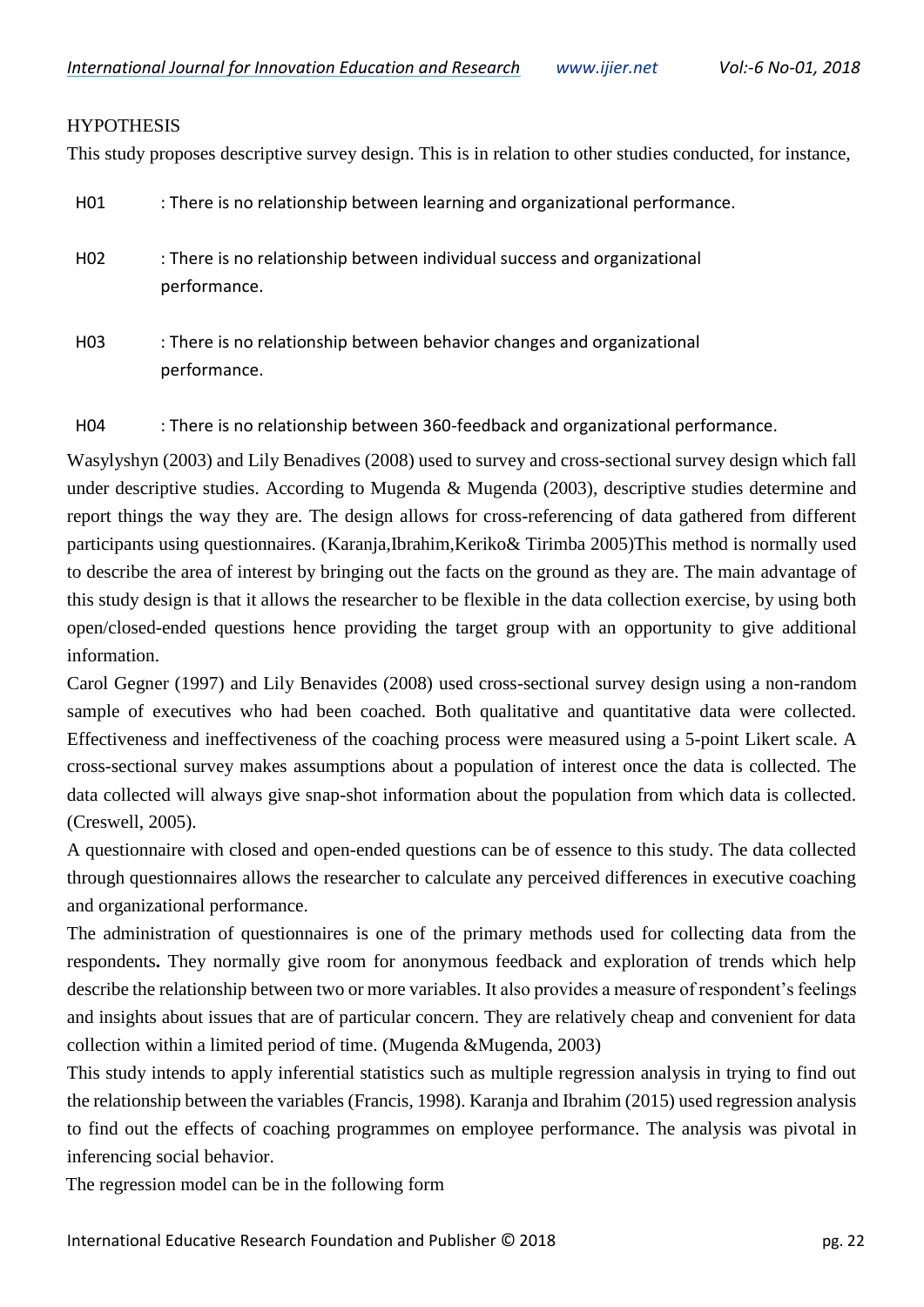$$
Y = \beta_0 + \beta_1 X_1 + \beta_2 X_2 + \beta_3 X_3 + \beta_4 X_4 + E_t
$$

where:

- Y: Organizational Performance (Dependent variable)
- X1: Learning technique (Independent variable)
- X2: Behavioral Change (Independent variable)
- X3: Individual Success (Independent variable)

Descriptive statistics can be used in the analysis of quantitative data. Analysis of data refers to systematically applying statistical techniques to describe, manipulate, summarize and evaluate data in order to obtain answers to the research questions. (Resnik & Shamoo, 2003). The data can simply be analyzed using a computer software package SPSS.

#### **REFERENCES**

Abbott, G., & Rosinski,P (2007). Global coaching and evidence based coaching: Multiple perspectives operating in a process of pragmatic humanism. *International Journal of Evidence Based Coaching and Mentoring*, 5(1), 58-77.

Ashford, S. J. (1986). Feedback seeking in individual adaptation; A resource perspective. *Academy of Management Journal*, 29 (1), 465-487.

Axmith, M (2004). Executive coaching: A catalyst for personal growth and corporate change. *Ivey Business Journal*, 1–5.

Bandura, A. (1977). Social Learning Theory. Englewood Cliffs, NJ: Prentice Hall.

Berger, J. G. (2006). Adult Development Theory and Executive Coaching practice. In Evidence based coaching handbook: Putting best practices to work for your clients, pages 77-102.

Berglas, S.(2002).The very real dangers of executive coaching. Harvard Business Review, 80: 86-93. Bolch, M. (2001). Proactive Coaching. *Training,* 38: 58-63.

- Brockbank, A. and McGill, I (2006). Facilitating Reflective Learning Through Mentoring and Coaching. London.
- Brooks, I., & Wright, S. (2007). A survey of executive coaching practices in New Zealand. *International Journal of Evidence based Coaching and Mentoring,* 5(1), 30-41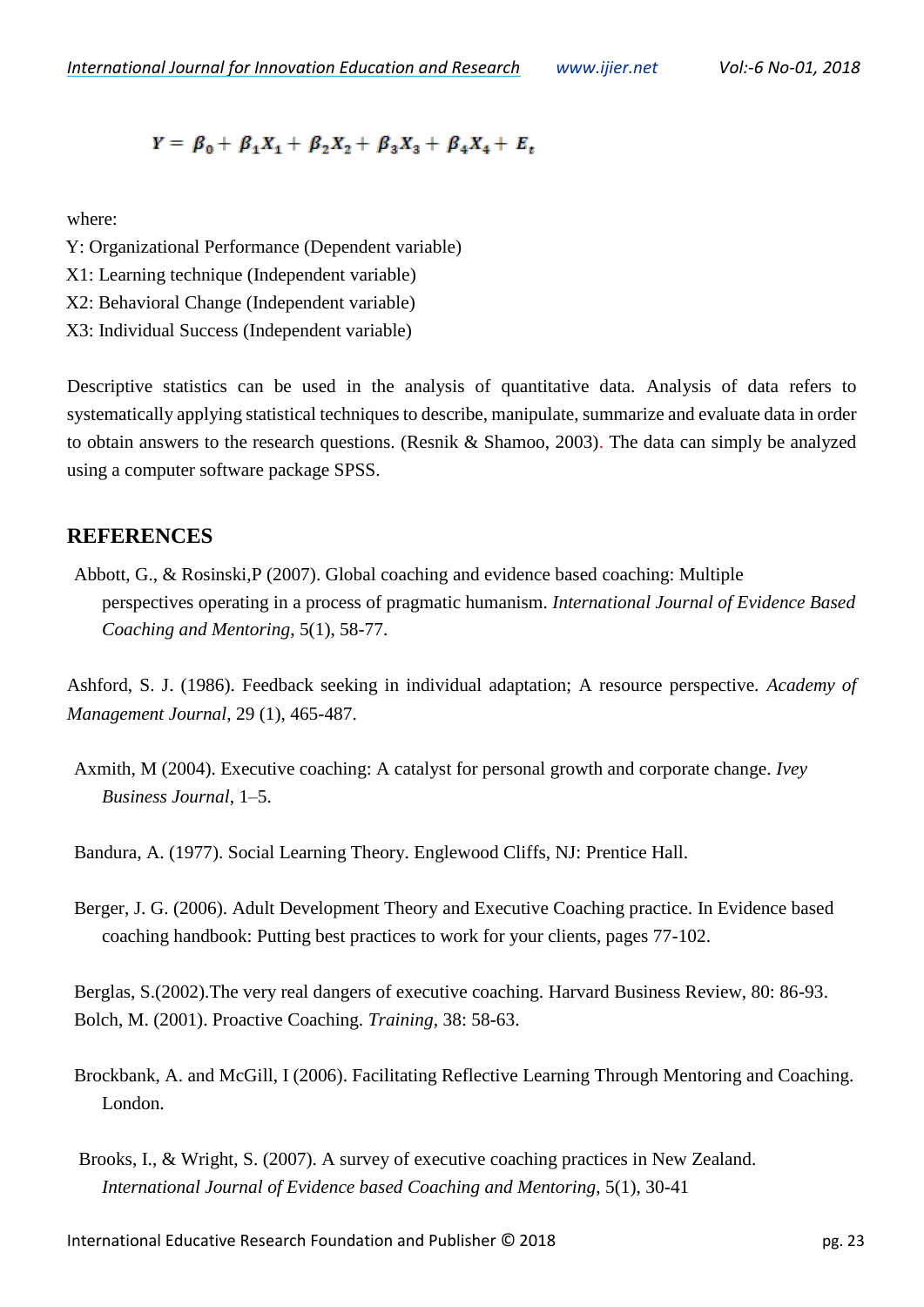Brotman, L.E., Liberi, W.P., & Wasylyshyn, K.M. (2007). Executive coaching: The need for standards of competence. In R.R Kilburg & R.C. Diedrich (Eds.), The wisdom of coaching: Essential papers in consulting psychology for a world of change. Washington: American Psychological Association.

Conner, M. and Pokora, J. (2007). Coaching and mentoring at work: developing effective practice. Dagley, G. (2006). Human resource professionals' perceptions of executive coaching: Efficacy, benefits and return on investment. *International Coaching Psychology Review*, 1(2), 34-45.

- Ducharme, M. J. (2004). The Cognitive-behavioral Approach to executive coaching. *Consulting Psychology Journal: Practice and Research* , 56 (4), 214-224
- Evers, W.J.G., Brouwers, A., & Tomic, W. (2006). A quasi-experimental study on management coaching effectiveness. *Consulting Psychology Journal: Practice and Research,* 58(3), 174-182.
- Good, D., Yeganeh, B. & Yeganeh, R. (2010). Cognitive behavioral executive coaching. Od practitioner, 42 (3).
- Grant, A. M., Franklin, J., & Langford, P. (2002). The self-reflection and insight scale: A new measure of private self-consciousness. Social Behavior & Personality: *An International Journal,* 30(8), 821.
- Grant, A. M., & Zackon, R. (2004). Executive, workplace and life coaching: Findings from a large-scale survey of International Coach Federation members. *International Journal of Evidence based Coaching and Mentoring,* 2(2), 1-15.
- Hall, D. T., Otazo, K. L., & Hollenbeck, G. P. 1999. Behind closed doors: What really happens in executive coaching. Organizational Dynamics, 27: 39-53.
- Hogan, R., Curphy, G. J., & Hogan, J. 1994. What we know about leadership effectiveness and personality. American Psychologist, 49: 493-504.
- Holman, D., Pavlica, K., & Thorpe, R. (1997). Rethinking Kolb's theory of experiential learning in management education: The contribution of social constructionism and activity theory. *Management Learning*, 28( 2), 135-148.

Hopkins, R. (1993). David Kolb's experiential learning-machine. *Journal of Phenomenological Psychology,* 24:(1), 46-62.

Kampa-Kokesch, S, & White, R.P. (2002). The effectiveness of executive coaching: What we know and what we still need to know. In R.L. Lowman (Ed.), The handbook of organizational consulting psychology. San Francisco: Jossey-Bass.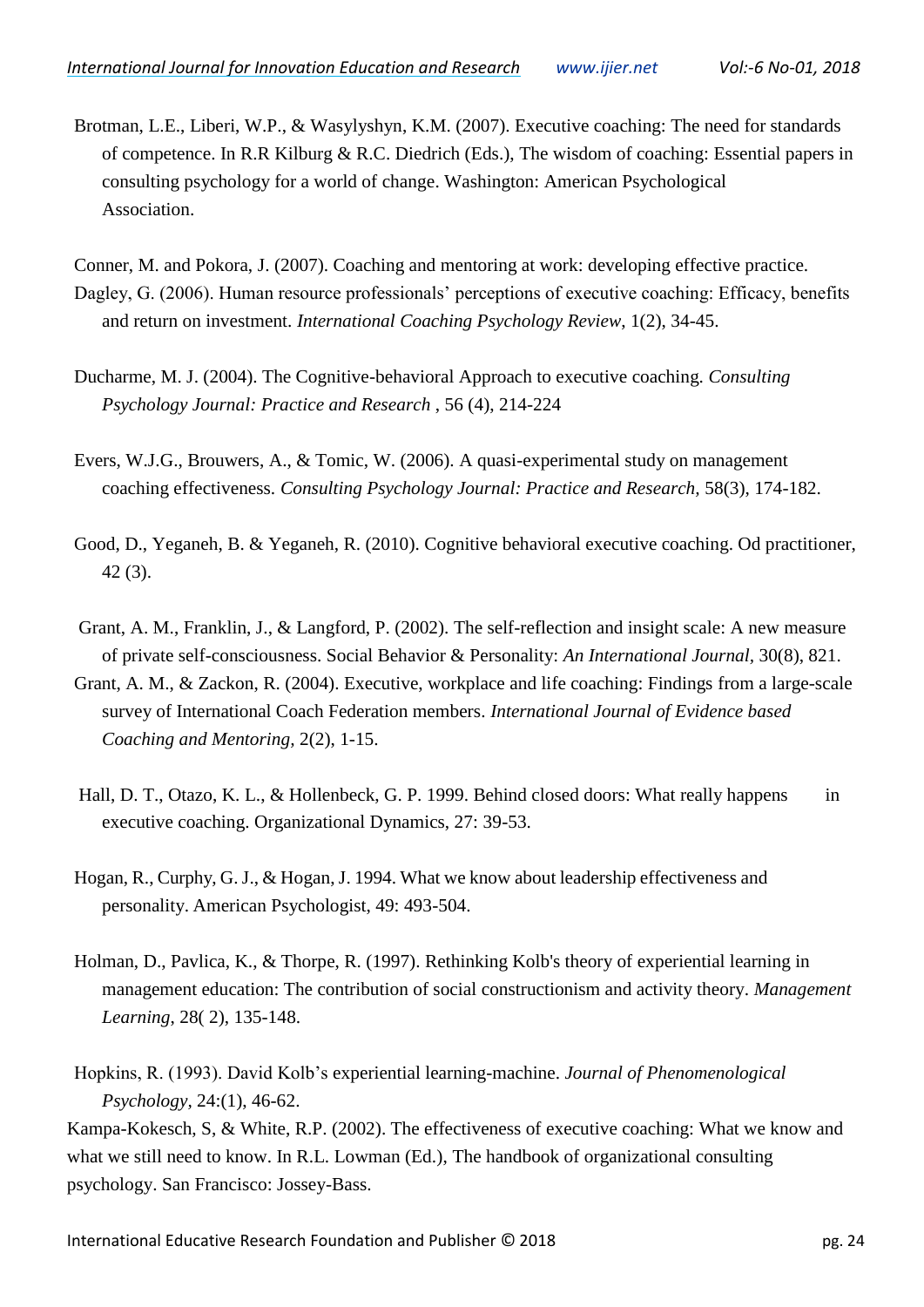- Killburg, R.R. (2007a). Toward a conceptual understanding and definition of executive coaching. In R.R Kilburg & R.C. Diedrich (Eds.), The wisdom of coaching: Essential papers in consulting psychology for a world of change (pp. 21-30). Washington: American Psychological Association.
- Luthans, F., & Peterson, S. (2003). 360-degree feedback with systematic coaching: Empirical analysis suggests a winning combination. Human Resource Management, 42 (3), 243-256.
- Lynham, S. A. (2000). Theory building in the human resource development profession. Human Resource Development Quarterly, 11 (2), 159-178.
- Mesterova, J., Prochazka, J., & Vaculik, M. (2014) Relationship between self-efficacy, transformational leadership and leader effectiveness. *Journal of Advanced Management Science,* 3(2), 109-122.
- Mezirow, J. (1997). Transformative learning: Theory to practice. New Directions for Adult and Continuing Education, 74, 5-15
- Moen, F., & Allgood, E. (2009). Coaching and the effect on self-efficacy. *Organization Development Journal,* 27(4), 69-82.
- Moen, F., & Federici, R. A. (2012). Perceived leadership self-efficacy and coach competence: Assessing a coaching-based leadership self-efficacy scale. *International Journal of Evidence Based Coaching & Mentoring*, 10(2), 1-16.
- Mugenda, O. M. and Mugenda, A. G. (1999). Research Methods: Quantitative and Qualitative Approaches. Nairobi: Acts Press.
- Neenan, M. (2008). From cognitive behaviour therapy (CBT) to cognitive behavior coaching (CBC). *Journal of Rational-Emotive Cognitive-Behavior Therapy*, 26:(1), 3-15
- Neenan, M. (2009). Using Socratic questioning in coaching. *Journal of Rational-Emotive Cognitive-Behavior Therapy*, 27: (4), 249-264
- Peterson, D. B. (2007) Executive coaching in a cross-cultural context. *Consulting Psychology Journal: Practice and Research*, 59**,** 261-271.
- Pryor, K.W., Haag, R. and O'Reilly, J. (1969), "The creative porpoise: training for novel behaviour", *[Journal of the Experimental Analysis of Behavior,](http://www.emeraldinsight.com/action/showLinks?doi=10.1108%2F02621711011084213&crossref=10.1901%2Fjeab.1969.12-653&citationId=p_35)* Vol. 12 No. 4, pp. 653-61.
- Ray, W.A. (2007), "Bateson's cybernetics: the basis of MRI brief therapy: prologue", [Kybernetes,](http://www.emeraldinsight.com/action/showLinks?doi=10.1108%2F02621711011084213&system=10.1108%2F03684920710777388&citationId=p_36) Vol. 36 Nos 7/8, pp. 859-70.